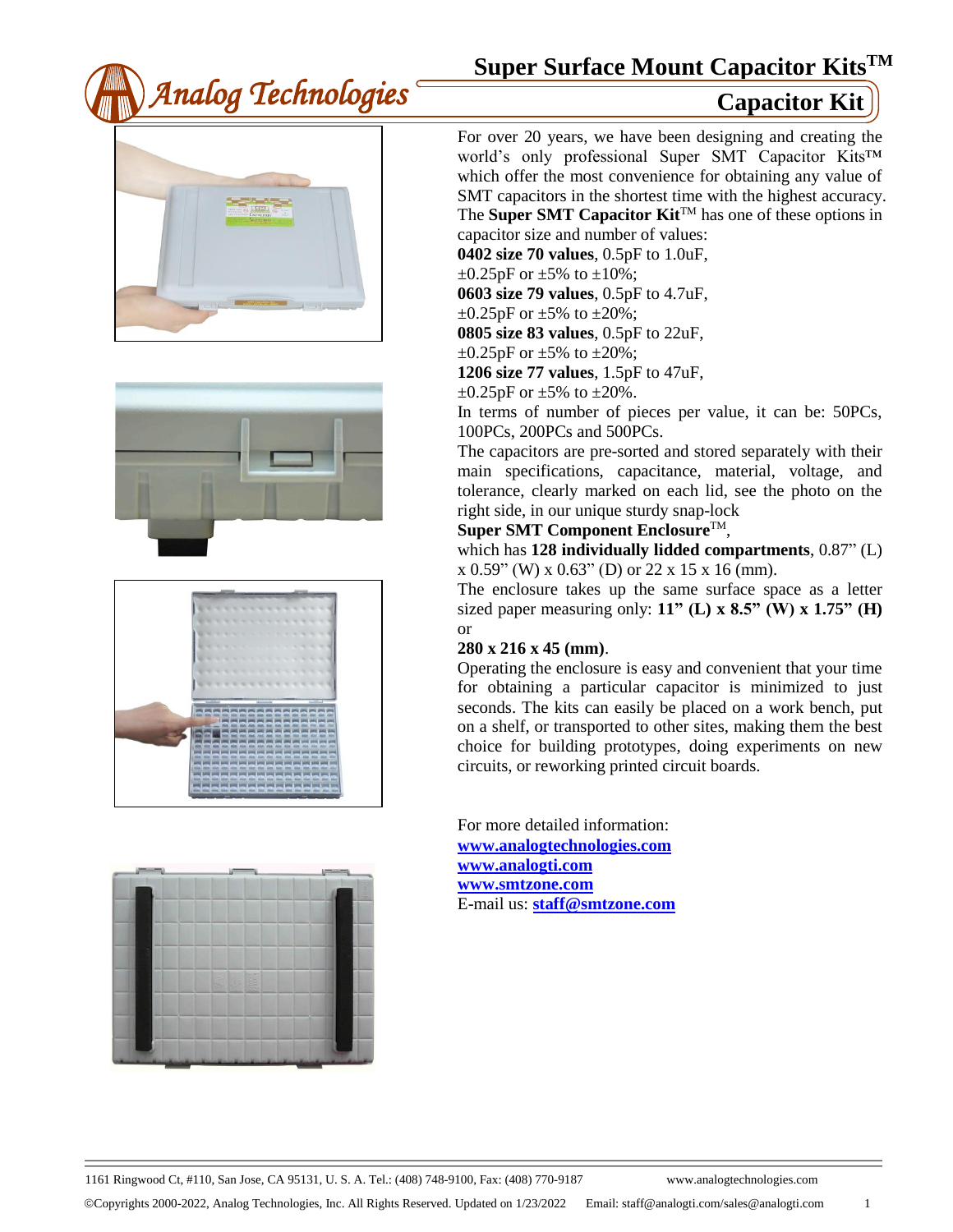

All the capacitors are supplied by TDK, and click [here](http://www.tdk.co.jp/index.htm) for more information.

The following tables show the information of the capacitors.

| Capacitor<br>(0402) | <b>Manufacturer Part Number</b> | Dielectric/Voltage/Tolerance |
|---------------------|---------------------------------|------------------------------|
| 0.5pF               | C1005COG1H0R5CT                 | NPO/50V/±0.25pF              |
| 0.6pF               | C1005COG1H0R6CT                 | NPO/50V/±0.25pF              |
| 0.7pF               | C1005COG1H0R7CT                 | NPO/50V/±0.25pF              |
|                     |                                 |                              |
| 0.8pF               | C1005COG1H0R8CT                 | NPO/50V/±0.25pF              |
| 0.9 <sub>pF</sub>   | C1005COG1H0R9CT                 | NPO/50V/±0.25pF              |
| 1.0pF               | C1005COG1H1R0CT                 | NPO/50V/±0.25pF              |
| 1.2pF               | C1005COG1H1R2CT                 | NPO/50V/±0.25pF              |
| 1.5pF               | C1005COG1H1R5CT                 | NPO/50V/±0.25pF              |
| 1.8pF               | C1005COG1H1R8CT                 | NPO/50V/±0.25pF              |
| 2.2pF               | C1005COG1H2R2CT                 | NPO/50V/±0.25pF              |
| 2.7pF               | C1005COG1H2R7CT                 | NPO/50V/±0.25pF              |
| 3.3pF               | C1005COG1H3R3CT                 | NPO/50V/±0.25pF              |
| 3.9pF               | C1005COG1H3R9CT                 | NPO/50V/±0.25pF              |
| 4.7pF               | C1005COG1H4R7CT                 | NPO/50V/±0.25pF              |
| 5.6pF               | C1005COG1H5R6DT                 | $NPO/50V/\pm0.5pF$           |
| 6.8pF               | C1005COG1H6R8DT                 | NPO/50V/±0.5pF               |
| 8.2pF               | C1005COG1H8R2DT                 | NPO/50V/±0.5pF               |
| 10pF                | C1005COG1H100JT                 | $NPO/50V/\pm 5%$             |
| 12pF                | C1005COG1H120JT                 | NPO/50V/±5%                  |
| 15pF                | C1005COG1H150JT                 | NPO/50V/±5%                  |
| 18pF                | C1005COG1H180JT                 | $NPO/50V/\pm 5%$             |
| 22pF                | C1005COG1H220JT                 | $NPO/50V/5\%$                |
| 27pF                |                                 | $NPO/50V/5\%$                |
|                     | C1005COG1H270JT                 | $NPO/50V/\pm 5%$             |
| 33pF                | C1005COG1H330JT                 | NPO/50V/±5%                  |
| 39pF                | C1005COG1H390JT                 |                              |
| 47pF                | C1005COG1H470JT                 | $NPO/50V/5\%$                |
| 56pF                | C1005COG1H560JT                 | $NPO/50V/\pm 5%$             |
| 68pF                | C1005COG1H680JT                 | $NPO/50V/\pm 5%$             |
| 82pF                | <b>C1005COG1H820JT</b>          | $NPO/50V/\pm 5%$             |
| 100pF               | C1005COG1H101JT                 | NPO/50V/±5%                  |
| 120pF               | C1005COG1H121JT                 | $NPO/50V/\pm 5%$             |
| 150pF               | C1005COG1H151JT                 | $NPO/50V/5\%$                |
| 180 <sub>pF</sub>   | C1005COG1H181JT                 | $NPO/50V/\pm 5%$             |
| 220pF               | C1005COG1H221JT                 | $NPO/50V/5\%$                |
| 270pF               | C1005X7R1H271KT                 | X7R/50V/±10%                 |
| 330pF               | C1005X7R1H331KT                 | X7R/50V/±10%                 |
| 390pF               | C1005X7R1H391KT                 | X7R/50V/±10%                 |
| 470pF               | C1005X7R1H471KT                 | X7R/50V/±10%                 |
| 560pF               | C1005X7R1H561KT                 | X7R/50V/±10%                 |
| 680pF               | <b>C1005X7R1H681KT</b>          | X7R/50V/±10%                 |
| 820pF               | <b>C1005X7R1H821KT</b>          | X7R/50V/±10%                 |
| 1.0 <sub>nF</sub>   | <b>C1005X7R1H102KT</b>          | $X7R/50V/\pm 10\%$           |
| 1.2nF               | C1005X7R1H122KT                 | X7R/50V/±10%                 |
| 1.5nF               | C1005X7R1H152KT                 | X7R/50V/±10%                 |
|                     |                                 | X7R/50V/±10%                 |
| 1.8nF               | C1005X7R1H182KT                 | X7R/50V/±10%                 |
| 2.2nF               | C1005X7R1H222KT                 |                              |
| 2.7nF               | C1005X7R1H272KT                 | X7R/50V/±10%                 |
| 3.3nF               | C1005X7R1H332KT                 | $X7R/50V/\pm 10\%$           |
| 3.9nF               | C1005X7R1H392KT                 | X7R/50V/±10%                 |
| 4.7nF               | C1005X7R1H472KT                 | X7R/50V/±10%                 |
| 5.6nF               | C1005X7R1H562KT                 | X7R/50V/±10%                 |
| 6.8 <sub>n</sub> F  | C1005X7R1H682KT                 | X7R/50V/±10%                 |
| 8.2nF               | C1005X7R1H822KT                 | $X7R/50V/\pm 10\%$           |
| 10nF                | C1005X7R1H103KT                 | X7R/50V/±10%                 |
| 12nF                | C1005X7R1C123KT                 | X7R/16V/±10%                 |

| 15nF               | <b>C1005X7R1C153KT</b> | X7R/16V/110%         |
|--------------------|------------------------|----------------------|
| 18nF               | <b>C1005X7R1C183KT</b> | X7R/16V/110%         |
| 22nF               | <b>C1005X7R1C223KT</b> | X7R/16V/110%         |
| 27nF               | <b>C1005X7R1C273KT</b> | X7R/16V/110%         |
| 33nF               | <b>C1005X7R1C333KT</b> | X7R/16V/110%         |
| 39nF               | <b>C1005X7R1A393KT</b> | X7R/10V/110%         |
| 47nF               | C1005X7R1A473KT        | $X7R/10V/\pm 10\%$   |
| 56nF               | C1005X7R1A563KT        | X7R/10V/110%         |
| 68nF               | C1005X7R1A683KT        | $X7R/10V/\pm 10\%$   |
| 82nF               | <b>C1005X7R1A823KT</b> | X7R/10V/110%         |
| 100nF              | C1005X7R1A104KT        | X7R/10V/110%         |
| 220nF              | C1005X5R0J224KT        | $X5R/6.3V/\pm 10\%$  |
| 330 <sub>nF</sub>  | C1005X5R0J334KT        | $X5R/6.3V/ \pm 10\%$ |
| 470nF              | C1005X5R0J474KT        | $X5R/6.3V/\pm 10\%$  |
| 1.0 <sub>u</sub> F | C1005X5R0J105KT        | $X5R/6.3V/ \pm 10\%$ |
|                    |                        |                      |

1161 Ringwood Ct, #110, San Jose, CA 95131, U. S. A. Tel.: (408) 748-9100, Fax: (408) 770-9187 www.analogtechnologies.com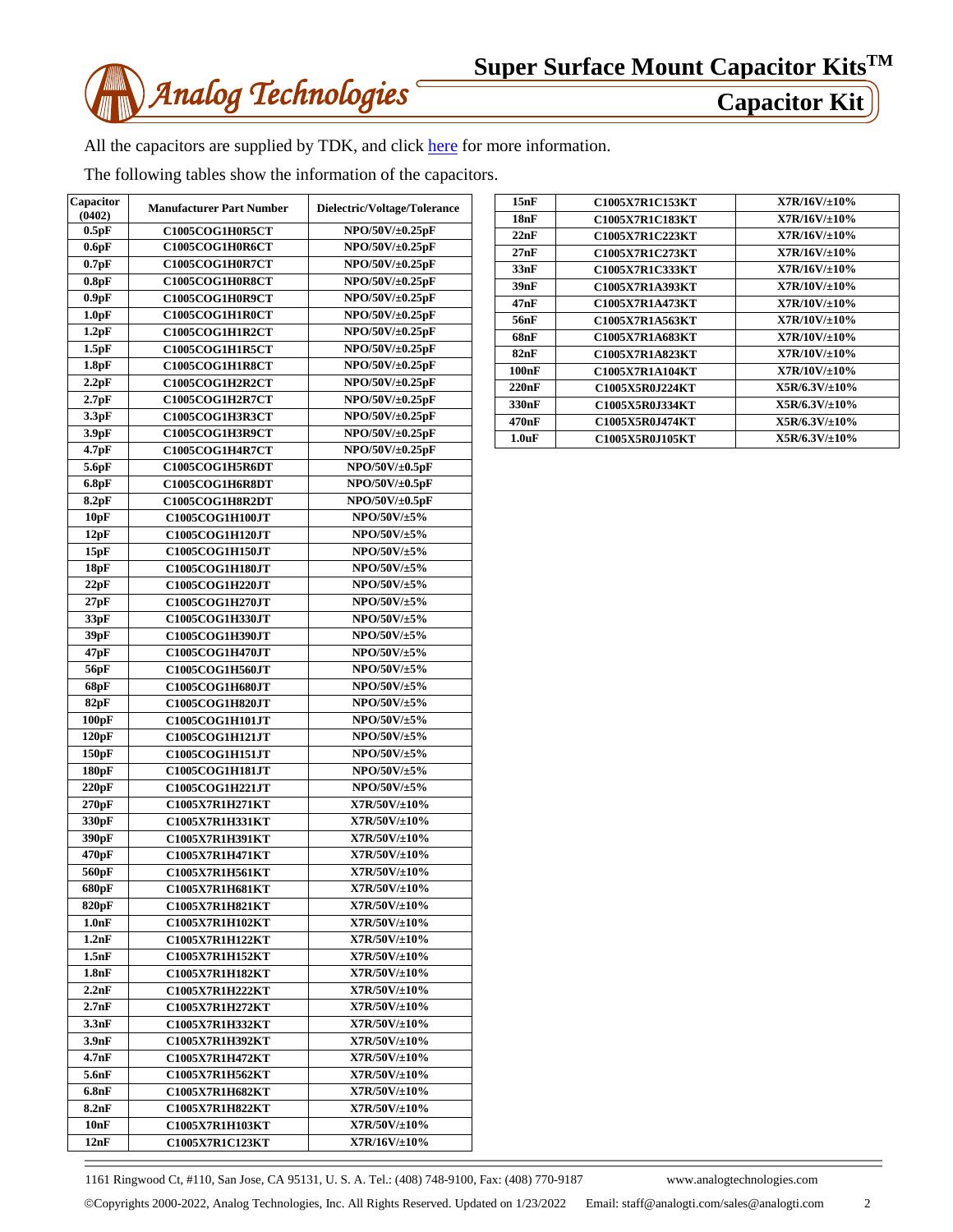

| Capacitor<br>(0603) | <b>Manufacturer Part Number</b> | Dielectric/Voltage/Tolerance |
|---------------------|---------------------------------|------------------------------|
| 0.5pF               | C1608COG1H0R5CT                 | NPO/50V/±0.25pF              |
| 0.6pF               | C1608COG1H0R6CT                 | NPO/50V/±0.25pF              |
| $0.7$ pF            | C1608COG1H0R7CT                 | NPO/50V/±0.25pF              |
| 0.8pF               | C1608COG1H0R8CT                 | NPO/50V/±0.25pF              |
| 0.9 <sub>pF</sub>   | C1608COG1H0R9CT                 | NPO/50V/±0.25pF              |
| 1.0 <sub>pF</sub>   | C1608COG1H1R0CT                 | NPO/50V/±0.25pF              |
| 1.2pF               | C1608COG1H1R2CT                 | NPO/50V/±0.25pF              |
| 1.5pF               | C1608COG1H1R5CT                 | NPO/50V/±0.25pF              |
| 1.8pF               | C1608COG1H1R8CT                 | NPO/50V/±0.25pF              |
| 2.2pF               | C1608COG1H2R2CT                 | NPO/50V/±0.25pF              |
| 2.7pF               | C1608COG1H2R7CT                 | NPO/50V/±0.25pF              |
| 3.3pF               | C1608COG1H3R3CT                 | NPO/50V/±0.25pF              |
| 3.9 <sub>pF</sub>   | C1608COG1H3R9CT                 | NPO/50V/±0.25pF              |
| 4.7pF               | C1608COG1H4R7CT                 | NPO/50V/±0.25pF              |
| 5.6pF               | C1608COG1H5R6DT                 | $NPO/50V/\pm 0.5pF$          |
| 6.8pF               | C1608COG1H6R8DT                 | NPO/50V/±0.5pF               |
| 8.2pF               | C1608COG1H8R2DT                 | NPO/50V/±0.5pF               |
| 10pF                | C1608COG1H100DT                 | NPO/50V/±0.5pF               |
| 12pF                | C1608COG1H120JT                 | NPO/50V/±5%                  |
| 15pF                | C1608COG1H150JT                 | NPO/50V/±5%                  |
| 18pF                | C1608COG1H180JT                 | NPO/50V/±5%                  |
| 22pF                | C1608COG1H220JT                 | NPO/50V/±5%                  |
| 27pF                | C1608COG1H270JT                 | NPO/50V/±5%                  |
| 33pF                | C1608COG1H330JT                 | NPO/50V/±5%                  |
| 39pF                | C1608COG1H390JT                 | $NPO/50V/5\%$                |
| 47pF                | <b>C1608COG1H470JT</b>          | NPO/50V/±5%                  |
| 56pF                | C1608COG1H560JT                 | $NPO/50V/5\%$                |
| 68pF                | C1608COG1H680JT                 | $NPO/50V/5\%$                |
| 82pF                | C1608COG1H820JT                 | NPO/50V/±5%                  |
| 100pF               | C1608COG1H101JT                 | NPO/50V/±5%                  |
| 120pF               | C1608COG1H121JT                 | NPO/50V/±5%                  |
| 150pF               | C1608COG1H151JT                 | NPO/50V/±5%                  |
| 180pF               | C1608COG1H181JT                 | NPO/50V/±5%                  |
| 220pF               | C1608COG1H221JT                 | NPO/50V/±5%                  |
| 270pF               | C1608COG1H271JT                 | NPO/50V/±5%                  |
| 330pF               | C1608COG1H331JT                 | NPO/50V/±5%                  |
| 390 <sub>pF</sub>   | C1608COG1H391JT                 | NPO/50V/±5%                  |
| 470pF               | C1608COG1H471JT                 | $NPO/50V/5\%$                |
| 560pF               | C1608COG1H561JT                 | NPO/50V/±5%                  |
| 680pF               | <b>C1608COG1H681JT</b>          | NPO/50V/±5%                  |
| 820pF               | C1608COG1H821JT                 | $NPO/50V/5\%$                |
| $1.0$ n $\bf{F}$    | <b>C1608X7R1H102KT</b>          | X7R/50V/±10%                 |
| 1.2nF               | C1608X7R1H122KT                 | $X7R/50V/\pm 10\%$           |
| 1.5nF               | C1608X7R1H152KT                 | X7R/50V/±10%                 |
| 1.8nF               | C1608X7R1H182KT                 | $X7R/50V/\pm 10\%$           |
| 2.2nF               | C1608X7R1H222KT                 | X7R/50V/±10%                 |
| 2.7nF               | C1608X7R1H272KT                 | $X7R/50V/\pm 10\%$           |
| 3.3nF               | C1608X7R1H332KT                 | X7R/50V/±10%                 |
| 3.9nF               | C1608X7R1H392KT                 | X7R/50V/±10%                 |
| 4.7nF               | C1608X7R1H472KT                 | X7R/50V/±10%                 |
| 5.6nF               | C1608X7R1H562KT                 | X7R/50V/±10%                 |
| 6.8nF               | <b>C1608X7R1H682KT</b>          | X7R/50V/±10%                 |
| 8.2nF               | <b>C1608X7R1H822KT</b>          | X7R/50V/±10%                 |
| 10nF                | C1608X7R1H103KT                 | $X7R/50V/\pm 10\%$           |
| 12nF                | C1608X7R1H123KT                 | X7R/50V/±10%                 |
| 15nF                | <b>C1608X7R1H153KT</b>          | X7R/50V/±10%                 |
| 18nF                | <b>C1608X7R1C183KT</b>          | X7R/16V/±10%                 |
| 22nF                | <b>C1608X7R1C223KT</b>          | X7R/16V/±10%                 |
| 27nF                | C1608X7R1C273KT                 | X7R/16V/±10%                 |

| 33nF               | C1608X7R1C333KT        | X7R/16V/±10%        |
|--------------------|------------------------|---------------------|
| 39nF               | C1608X7R1C393KT        | $X7R/16V/\pm 10\%$  |
| 47nF               | C1608X7R1C473KT        | X7R/16V/110%        |
| 56nF               | C1608X7R1C563KT        | $X7R/16V/\pm 10\%$  |
| 68nF               | C1608X7R1C683KT        | $X7R/16V/\pm 10\%$  |
| 82nF               | <b>C1608X7R1C823KT</b> | $X7R/16V/\pm 10\%$  |
| 100nF              | C1608X7R1C104KT        | X7R/16V/110%        |
| 120nF              | C1608X7R1C124KT        | $X7R/16V/\pm 10\%$  |
| 150nF              | C1608X5R1A154KT        | $X5R/10V/\pm 10\%$  |
| 180nF              | C1608X5R1A184KT        | X5R/10V/110%        |
| 220nF              | C1608X5R1A224KT        | $X5R/10V/\pm 10\%$  |
| 270nF              | C1608X5R1A274KT        | X5R/10V/±10%        |
| 330nF              | C1608X5R1A334KT        | X5R/10V/110%        |
| 390 <sub>n</sub> F | C1608X5R1A394KT        | $X5R/10V/\pm 10\%$  |
| 470 <sub>n</sub> F | C1608X5R1A474KT        | X5R/10V/±10%        |
| 680nF              | C1608X5R1A684KT        | X5R/10V/110%        |
| 820 <sub>n</sub> F | C1608X5R1A824KT        | X5R/10V/±10%        |
| 1.0 <sub>u</sub> F | <b>C1608X5R0J105KT</b> | $X5R/6.3V/\pm 10\%$ |
| 2.2nF              | C1608X5R0J225MT        | $X5R/6.3V/\pm 20\%$ |
| 4.7 <sub>u</sub> F | C1608X5R0J475MT        | $X5R/6.3V/+20%$     |
|                    |                        |                     |

1161 Ringwood Ct, #110, San Jose, CA 95131, U. S. A. Tel.: (408) 748-9100, Fax: (408) 770-9187 www.analogtechnologies.com

Copyrights 2000-2022, Analog Technologies, Inc. All Rights Reserved. Updated on 1/23/2022 Email: staff@analogti.com/sales@analogti.com 3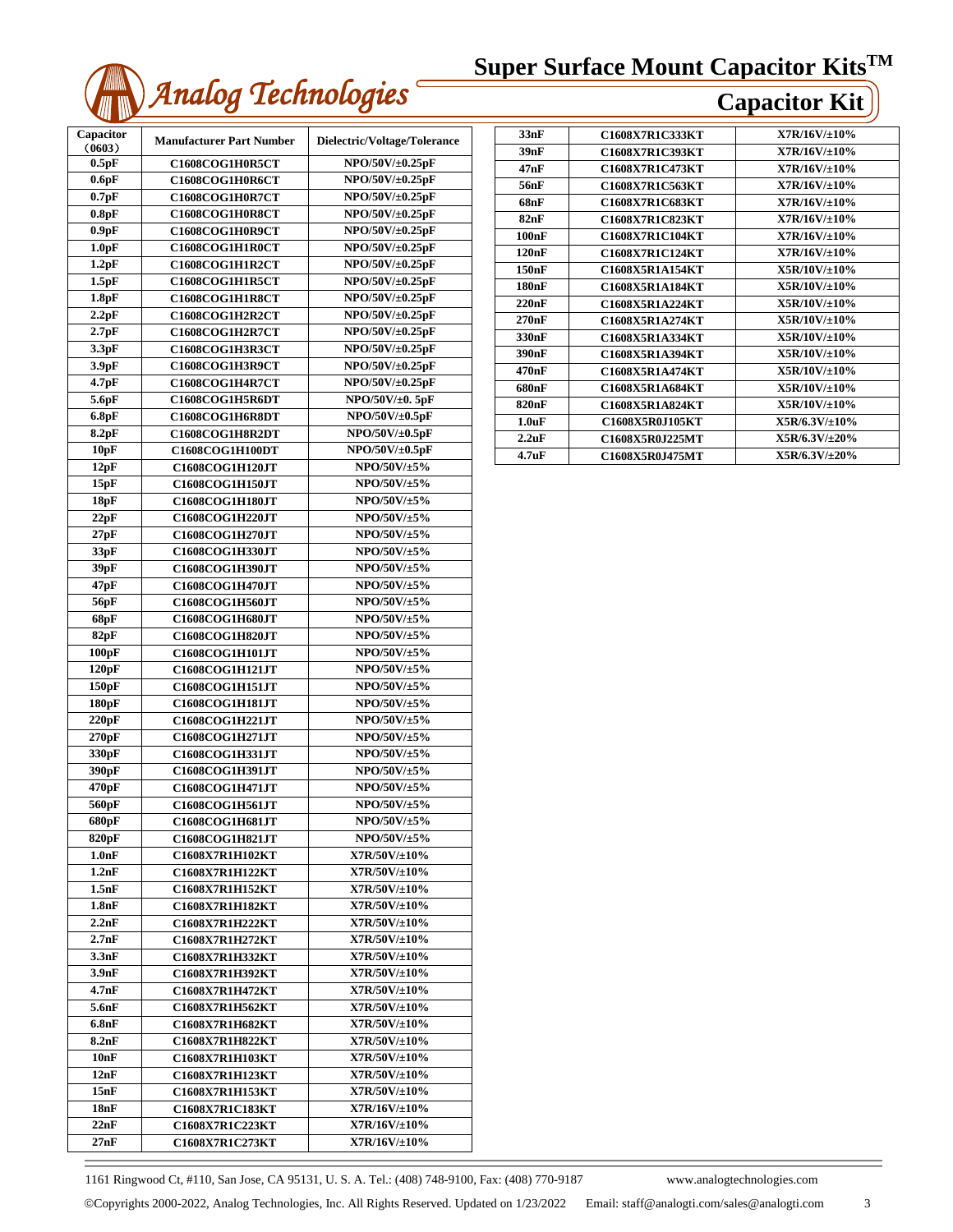

| Capacitor<br>(0805) | <b>Manufacturer Part Number</b> | Dielectric/Voltage/Tolerance |
|---------------------|---------------------------------|------------------------------|
| 0.5pF               | C2012COG1H0R5CT                 | NPO/50V/±0.25pF              |
| 0.6pF               | C2012COG1H0R6CT                 | NPO/50V/±0.25pF              |
| 0.7pF               | C2012COG1H0R7CT                 | NPO/50V/±0.25pF              |
| 0.8pF               | C2012COG1H0R8CT                 | NPO/50V/±0.25pF              |
| 0.9 <sub>pF</sub>   | C2012COG1H0R9CT                 | NPO/50V/±0.25pF              |
| 1.0pF               | C2012COG1H1R0CT                 | NPO/50V/±0.25pF              |
| 1.2pF               | C2012COG1H1R2CT                 | NPO/50V/±0.25pF              |
| 1.5pF               | C2012COG1H1R5CT                 | NPO/50V/±0.25pF              |
| 1.8pF               | C2012COG1H1R8CT                 | NPO/50V/±0.25pF              |
| 2.2pF               | C2012COG1H2R2CT                 | NPO/50V/±0.25pF              |
| 2.7pF               | C2012COG1H2R7CT                 | NPO/50V/±0.25pF              |
| 3.3pF               | C2012COG1H3R3CT                 | NPO/50V/±0.25pF              |
| 3.9 <sub>pF</sub>   | C2012COG1H3R9CT                 | NPO/50V/±0.25pF              |
| 4.7pF               | C2012COG1H4R7CT                 | NPO/50V/±0.25pF              |
|                     |                                 | NPO/50V/±0.5pF               |
| 5.6pF<br>6.8pF      | C2012COG1H5R6DT                 | NPO/50V/±0.5pF               |
|                     | C2012COG1H6R8DT                 |                              |
| 8.2pF               | C2012COG1H8R2DT                 | NPO/50V/±0.5pF               |
| 10pF                | <b>C2012COG1H100DT</b>          | NPO/50V/±0.5pF               |
| 12pF                | C2012COG1H120JT                 | NPO/50V/±5%                  |
| 15pF                | <b>C2012COG1H150JT</b>          | NPO/50V/±5%                  |
| 18pF                | <b>C2012COG1H180JT</b>          | NPO/50V/±5%                  |
| 22pF                | <b>C2012COG1H220JT</b>          | $NPO/50V/5\%$                |
| 27pF                | <b>C2012COG1H270JT</b>          | NPO/50V/±5%                  |
| 33pF                | <b>C2012COG1H330JT</b>          | NPO/50V/±5%                  |
| 39pF                | <b>C2012COG1H390JT</b>          | NPO/50V/±5%                  |
| 47pF                | <b>C2012COG1H470JT</b>          | NPO/50V/±5%                  |
| 56pF                | C2012COG1H560JT                 | NPO/50V/±5%                  |
| 68pF                | C2012COG1H680JT                 | NPO/50V/±5%                  |
| 82pF                | <b>C2012COG1H820JT</b>          | $NPO/50V/\pm 5%$             |
| 100pF               | <b>C2012COG1H101JT</b>          | NPO/50V/±5%                  |
| 120pF               | <b>C2012COG1H121JT</b>          | NPO/50V/±5%                  |
| 150pF               | C2012COG1H151JT                 | $NPO/50V/\pm 5%$             |
| 180 <sub>pF</sub>   | <b>C2012COG1H181JT</b>          | $NPO/50V/5\%$                |
| 220pF               | C2012COG1H221JT                 | NPO/50V/±5%                  |
| 270pF               | <b>C2012COG1H221JT</b>          | NPO/50V/±5%                  |
| 330 <sub>pF</sub>   | <b>C2012COG1H331JT</b>          | NPO/50V/±5%                  |
| 390 <sub>pF</sub>   | C2012COG1H391JT                 | NPO/50V/±5%                  |
| 470pF               | C2012COG1H471JT                 | NPO/50V/±5%                  |
| 560pF               | <b>C2012COG1H561JT</b>          | NPO/50V/±5%                  |
| 680pF               | C2012COG1H681JT                 | NPO/50V/±5%                  |
| 820 <sub>pF</sub>   | <b>C2012COG1H821JT</b>          | $NPO/50V/\pm 5%$             |
| $1.0$ n $\bf{F}$    | C2012COG1H102JT                 | $NPO/50V/5\%$                |
| 1.2nF               | <b>C2012COG1H122JT</b>          | $NPO/50V/5\%$                |
| 1.5nF               | <b>C2012COG1H152JT</b>          | $NPO/50V/5\%$                |
| 1.8nF               | C2012COG1H182JT                 | NPO/50V/±5%                  |
| 2.2nF               | <b>C2012COG1H222JT</b>          | $NPO/50V/5\%$                |
| 2.7nF               | <b>C2012COG1H272JT</b>          | $NPO/50V/5\%$                |
| 3.3nF               | C2012COG1H332JT                 | $NPO/50V/\pm 5%$             |
| 3.9nF               | <b>C2012COG1H392JT</b>          | NPO/50V/±5%                  |
| 4.7nF               | <b>C2012X7R1H472KT</b>          | X7R/50V/±10%                 |
| 5.6nF               | C2012X7R1H562KT                 | X7R/50V/±10%                 |
| 6.8nF               | C2012X7R1H682KT                 | X7R/50V/±10%                 |
| 8.2nF               | C2012X7R1H822KT                 | X7R/50V/±10%                 |
| 10nF                | <b>C2012X7R1H103KT</b>          | $X7R/50V/\pm 10\%$           |
| 12nF                | C2012X7R1H123KT                 | $X7R/50V/\pm 10\%$           |
|                     |                                 |                              |
| 15nF                | C2012X7R1H153KT                 | X7R/50V/±10%                 |
| 18nF                | <b>C2012X7R1H183KT</b>          | X7R/50V/±10%                 |
| 22nF                | <b>C2012X7R1H223KT</b>          | X7R/50V/±10%                 |
| 27nF                | <b>C2012X7R1H273KT</b>          | $X7R/50V/\pm 10\%$           |

| 33nF               | <b>C2012X7R1H333KT</b> | X7R/50V/±10%       |
|--------------------|------------------------|--------------------|
| 39nF               | <b>C2012X7R1H393KT</b> | $X7R/50V/\pm10\%$  |
| 47nF               | <b>C2012X7R1H473KT</b> | $X7R/50V/\pm10\%$  |
| 56nF               | <b>C2012X7R1H563KT</b> | $X7R/50V/\pm10\%$  |
| 68nF               | <b>C2012X7R1H683KT</b> | $X7R/50V/\pm10\%$  |
| 82nF               | <b>C2012X7R1H823KT</b> | $X7R/50V/\pm10\%$  |
| 100nF              | C2012X7R1H104KT        | $X7R/50V/\pm10\%$  |
| 120nF              | <b>C2012X7R1H124KT</b> | $X7R/50V/\pm10\%$  |
| 150nF              | <b>C2012X7R1H154KT</b> | $X7R/50V/\pm10\%$  |
| 180 <sub>n</sub> F | <b>C2012X7R1E184KT</b> | $X7R/25V/\pm 10\%$ |
| 220nF              | <b>C2012X7R1E224KT</b> | $X7R/25V/\pm 10\%$ |
| 270nF              | <b>C2012X7R1E274KT</b> | $X7R/25V/\pm 10\%$ |
| 330 <sub>nF</sub>  | <b>C2012X7R1E334KT</b> | $X7R/25V/\pm 10\%$ |
| 390 <sub>nF</sub>  | <b>C2012X7R1E394KT</b> | $X7R/25V/\pm 10\%$ |
| 470 <sub>n</sub> F | <b>C2012X7R1E474KT</b> | $X7R/25V/\pm 10\%$ |
| 560 <sub>nF</sub>  | C2012X7R1E564KT        | $X7R/25V/\pm 10\%$ |
| 680nF              | <b>C2012X7R1E684KT</b> | $X7R/25V/\pm 10\%$ |
| 820 <sub>nF</sub>  | <b>C2012X7R1C824KT</b> | $X7R/16V/\pm 10\%$ |
| 1.0 <sub>u</sub> F | <b>C2012X7R1C105KT</b> | X7R/16V/110%       |
| 2.2uF              | C2012X5R1C225KT        | $X5R/16V/\pm 10\%$ |
| 3.3 <sub>u</sub> F | <b>C2012X5R0J335KT</b> | $X5R/6.3V/\pm10\%$ |
| 4.7 <sub>u</sub> F | C2012X5R0J475KT        | $X5R/6.3V/\pm10\%$ |
| 10uF               | <b>C2012X5R0J106KT</b> | X5R/6.3V/±10%      |
| 22uF               | C2012X5R0J226MT        | X5R/6.3V/±20%      |
|                    |                        |                    |

1161 Ringwood Ct, #110, San Jose, CA 95131, U. S. A. Tel.: (408) 748-9100, Fax: (408) 770-9187 www.analogtechnologies.com

Copyrights 2000-2022, Analog Technologies, Inc. All Rights Reserved. Updated on 1/23/2022 Email: staff@analogti.com/sales@analogti.com 4